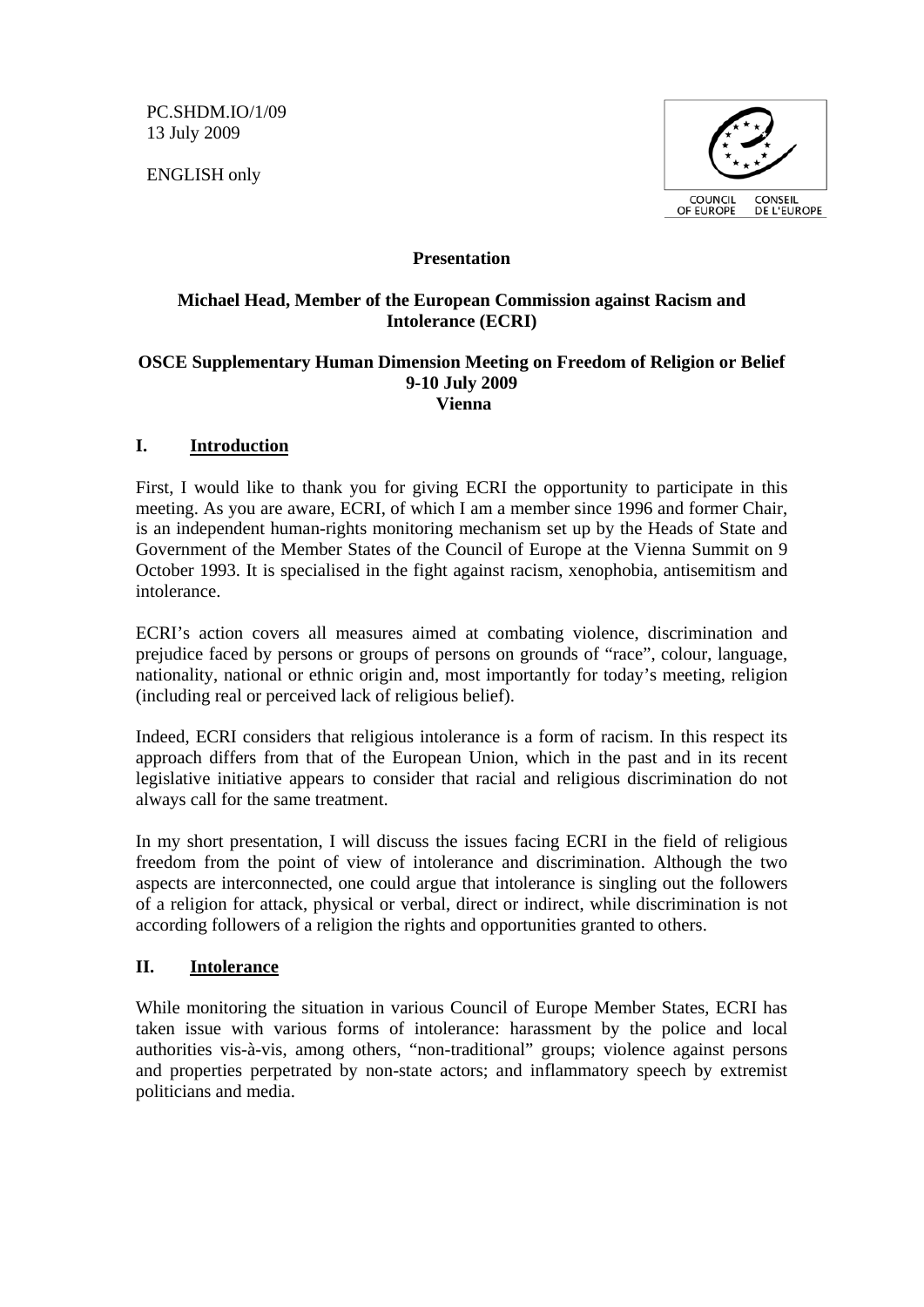ECRI has also commented on the spreading of stereotypes and prejudice (on, for example, the limited possibilities of some religious groups to integrate); and even the contribution to the negative climate of the exploitation by mainstream politicians of issues such as forced marriages and female genital mutilation. In this connection, it is worth recalling ECRI's 2005 declaration on the use of racist, antisemitic and xenophobic elements in political discourse.

ECRI takes the position that the authorities should not only refrain from interfering; they have positive duties to protect physically members of religious groups; criminalise certain intentional acts; provide in their legislation for the dissolution of certain organisations or for the withdrawal of public financing; enforce the relevant legislation; collect statistics on its application; and educate school children and the general public through awareness-raising activities. For ECRI there is no real dilemma between protecting freedom of speech and the fight against religious intolerance. There are cases where the demands of the latter will take precedence over the former. It should be noted in this respect that the Additional Protocol to the Council of Europe Cybercrime Convention takes to some extent the same position.

To conclude on intolerance, ECRI has issued a General Policy Recommendation on *combating intolerance and discrimination against Muslims* and one on *the fight against antisemitism*. The first, which quite significantly was adopted before 11 September 2001, warns against messages of threat or hostility conveyed by the media; for example when they report on the arrests of Muslims but not on their acquittals. The second stresses the need to promote learning about Jewish history and the Shoah including the developments leading to it. ECRI is acutely aware of the effects of international events in these two contexts. However, it is against seeing antisemitism and Islamophobia as imported conflicts and a problem between groups. For ECRI, these are problems of the society as a whole.

# **III. Discrimination**

I will now turn to religious discrimination, which ECRI has come across in its monitoring work in many forms. The legislation on *registration of religious groups* is, for example, wrongly applied: the authorities either refuse to register some groups or grant them inferior status. In so far as *suitable premises* are concerned, Muslims encounter difficulties in obtaining permission for building mosques; cemeteries are not available for some communities. States also fail to ensure equality when *returning religious property*  confiscated during the communist period.

Another issue is *religious instruction*. For ECRI, in public-sector schools it should be optional; whenever it is made compulsory, States should ensure that it reflects the religious diversity of the society pupils live in. ECRI's country-by-country recommendations in this respect inevitably reflect the diversity of the situations in Member States: for example, ECRI has called for the survival of minority schools but also warned against *de facto* religious segregation. Finally, in its General Policy Recommendation on *combating racism and racial discrimination in and through school*